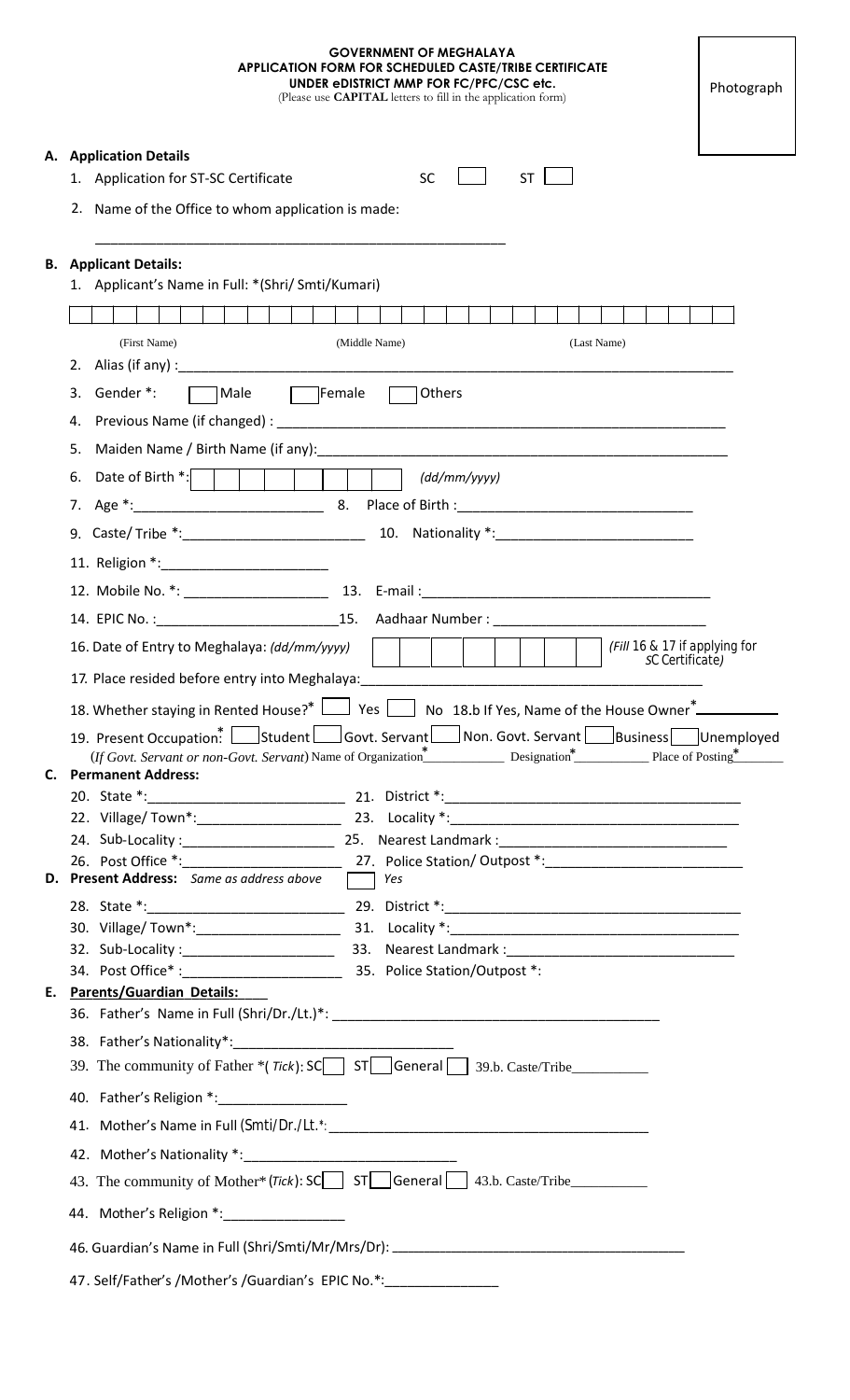| F. | <b>Migration Details:</b> (If applicable)                                                                                                                                           |                                                                                                                                                                                               |  |  |
|----|-------------------------------------------------------------------------------------------------------------------------------------------------------------------------------------|-----------------------------------------------------------------------------------------------------------------------------------------------------------------------------------------------|--|--|
|    |                                                                                                                                                                                     | 47. Have you migrated from another state $\overline{\cdot}$ : $\overline{\cdot}$ Yes $\overline{\cdot}$ No<br>(Fill up below details 48-56 only if you have selected "Yes" in SI no.47 above) |  |  |
|    |                                                                                                                                                                                     | 48. Applicant filling for ST/SC Certificate based on whom : Father $\boxed{-}$ Mother $\boxed{-}$                                                                                             |  |  |
|    |                                                                                                                                                                                     |                                                                                                                                                                                               |  |  |
|    |                                                                                                                                                                                     |                                                                                                                                                                                               |  |  |
|    |                                                                                                                                                                                     |                                                                                                                                                                                               |  |  |
|    |                                                                                                                                                                                     |                                                                                                                                                                                               |  |  |
|    |                                                                                                                                                                                     | 55. Scheduled Tribe/Caste Issuing Authority *: _________________________________                                                                                                              |  |  |
|    |                                                                                                                                                                                     | (dd/mm/yyyy)                                                                                                                                                                                  |  |  |
|    | G. Details of Adoptive Parents : Same Parent's Details as above [1] : (If applicable)                                                                                               |                                                                                                                                                                                               |  |  |
|    | 57. Whether Adopted *: Yes                                                                                                                                                          |                                                                                                                                                                                               |  |  |
|    | (Fill up below details58-65 only if you have selected "Yes" in sl no 57 above)                                                                                                      |                                                                                                                                                                                               |  |  |
|    |                                                                                                                                                                                     |                                                                                                                                                                                               |  |  |
|    |                                                                                                                                                                                     |                                                                                                                                                                                               |  |  |
|    |                                                                                                                                                                                     |                                                                                                                                                                                               |  |  |
|    |                                                                                                                                                                                     |                                                                                                                                                                                               |  |  |
| Н. | <b>Declaration:</b>                                                                                                                                                                 |                                                                                                                                                                                               |  |  |
|    | This is to certify that the information furnished as above are true to the best of my knowledge and belief and the applicant would be liable<br>for prosecution if found otherwise. |                                                                                                                                                                                               |  |  |
|    | Date:                                                                                                                                                                               |                                                                                                                                                                                               |  |  |
|    | Place:                                                                                                                                                                              | Signature of the Applicant                                                                                                                                                                    |  |  |
|    |                                                                                                                                                                                     | 1. All columns marked with * are mandatory fields and must be filled in                                                                                                                       |  |  |
|    | 2.                                                                                                                                                                                  | Please refer the checklist for documents to be enclosed along with application form                                                                                                           |  |  |
|    | 3.                                                                                                                                                                                  | In case, the applicant is minor, EPIC of father/mother should be submitted                                                                                                                    |  |  |
|    | 4.                                                                                                                                                                                  | The Recommending Officer should give due importance while certifying in the application form and they shall                                                                                   |  |  |
|    |                                                                                                                                                                                     | be liable to any action deemed fit by the Government in case of false recommendation.                                                                                                         |  |  |

**For Office Use:** Checks before accepting the application

- 1) All mandatory fields are filled in properly
	- 2) Signature of applicant & date of submission is mentioned

Verified & Accepted by: Date:

\_\_\_\_\_\_\_\_\_\_\_\_\_\_\_\_\_\_\_\_\_\_\_\_\_\_\_ CSC/PFC Token No:

Signature of Receiving Assistant with Date

## **Mandatory Enclosures for-Scheduled Caste/Scheduled Tribe Certificate :**

1. Passport Size Colour photograph.

- 2. Birth Certificate/SSLC Admit Card
- 3. Any One of Residential Proof (Ration Card/ Land documents/EPIC/Electricity Bill/Telephone Bill)/Any Government Certificate
- 4. ST/SC Certificates of Parents, in case applicant is minor
- 5. If adopted, Adoption documents (Court order/Registered Adoption deed)
- 6. In case of Migration, ST/SC Certificate from the migrating state
- 7. Father's /Mother's /Guardian's or Applicant's EPIC is Mandatory

Note :- All enclosures should be self- attested